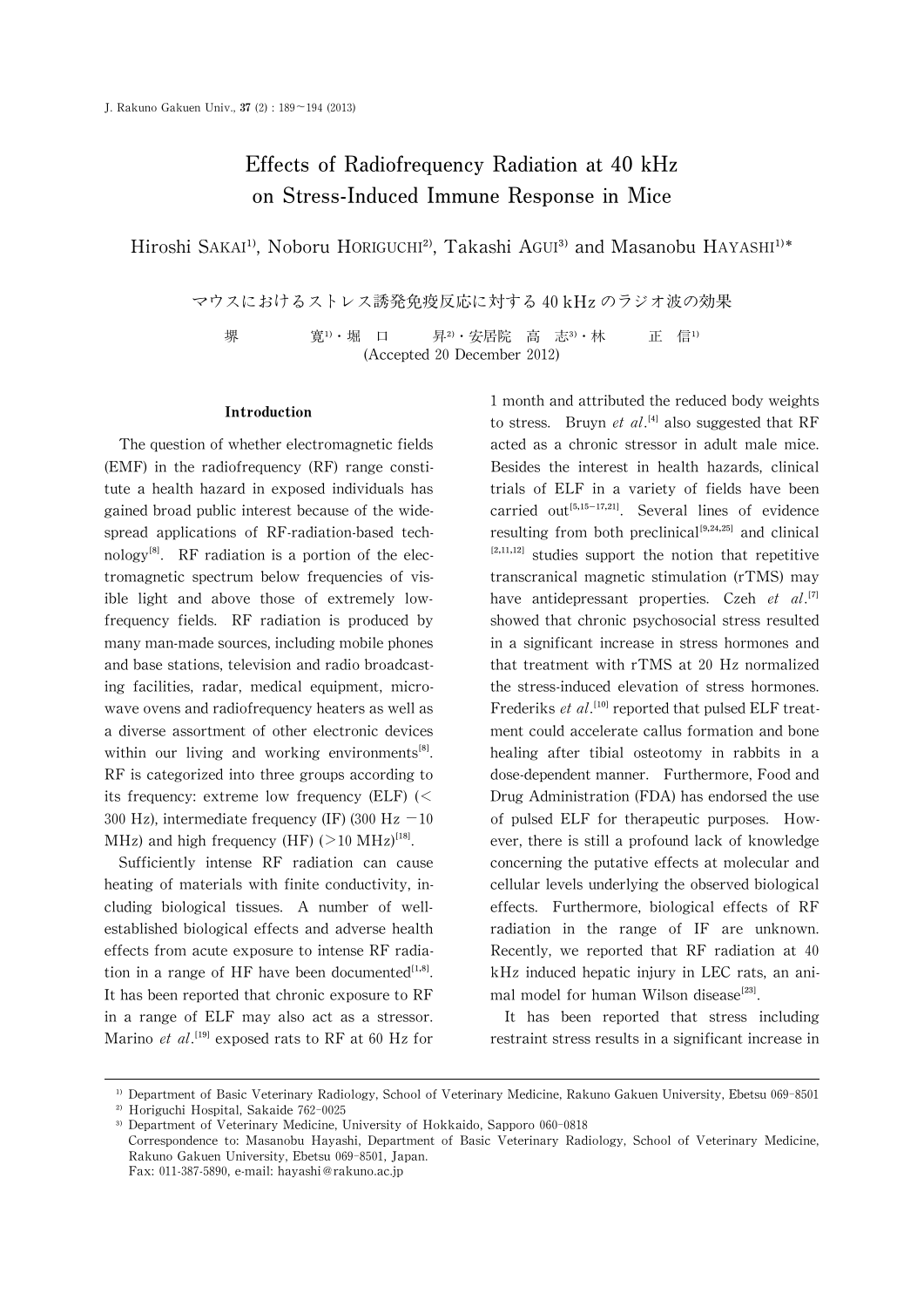stress hormones and immune suppression $^{[3]}$ . In the present study, we examined the effects of exposure to RF with IF range at 40 kHz on immune response using a stress-induced immune suppression method<sup>[3]</sup> and on serum concentrations of corticosterone in mice.

## Materials and Methods

Mice: Specific pathogen-free male Balb/cCr Slc mice at 11-13 weeks of age were obtained from Japan SLC Inc., Japan. All research protocols were approved by the Animal Research Committee of Rakuno Gakuen University. The mice were housed at a temperature of  $25 \pm 2^{\circ}$  and exposed to a daily cycle of 14-hr light and 10-hr darkness. A solid diet (MF-Food, Oriental Yeast Co. Ltd., Tokyo, Japan) and water were provided ad libitum.

Treatments: Anti-sheep red blood cells (SRBC) antibody-forming cell assay was carried out according to the method of Jerne and Nordin $[14]$ . Fifteen mice were intraperitoneally (i.p.) injected with  $2x10<sup>8</sup>$  SRBC that were obtained from Nippon Biotest Lab., Japan and the mice were divided into 3 groups. Mice in the control group were not restrained and were not exposed to RF. Two groups of mice were kept under restraint for 20 min twice per day for 5 days. Mice in one of those groups were exposed to RF at 40 kHz during restraint (RE mice) and mice in the other group were not exposed to RF (RS mice). We used a restraint apparatus (Natsume Seisakusho Inc., Japan) that was made from a clear acrylic tube (inside diameter of 25 mm) with the parallel electrodes (widths of 25 mm). Mice were exposed to 40 kHz of RF radiation at 6 kV DC and 100mV AC using an EMF apparatus(Serumi Co. Ltd., Japan).

Antibody-forming cell (AFC) assay: AFC assay was performed according to the method of Jerne and Nordin<sup>[14]</sup>. Briefly, spleens were obtained from mice at 6 days post-immunization with SRBC. Each spleen was excised and splenocytes were isolated with filtration using 50  $\mu$ m nylon mesh. The cells were washed three times with RPMI-1640 medium (Sigma-Aldrich, Japan Co.) containing 10% fetal calf serum and 0.5% penicillin-streptomycin. After 100  $\mu$ l suspension of splenocytes  $(1x10<sup>5</sup>$  cells) had been mixed with 100  $\mu$ l suspension of 17% SRBC, 1 ml of 2 x MEM medium (Life Technologies Japan Ltd.) and 1 ml of 0.8% (w/v) agar (Sigma-Aldrich, Japan Co.), the mixture was incubated at  $37^{\circ}$ C for 1 hr under a  $5\%$  CO<sub>2</sub> atmosphere. After incubation, the complement of guinea pig (Nippon Biotest Lab., Japan) was added to the plates and the plates were incubated at 37℃ for 30min. The number of plaques was counted.

Measurement of concentrations of serum corticosterone:After mice had been kept under restraint for 30, 60 and 120 min with or without exposure to RF, blood samples were obtained from the mice. The samples were incubated at 4℃ for 16 hr and centrifuged at 2,000 rpm for 5 min at 4℃. Concentrations of serum corticosterone were measured using an AssayMax Corticosterone ELISA Kit (Assaypro Co., Japan).

Statistical analysis: All data were expressed as means  $\pm$  standard deviation. Differences between means were analyzed statistically by Student's *t*-tests. Values of  $p \le 0.05$  were considered significant.

## Results and Discussion

Since the AFC assay is a sensitive method for evaluating immune response, we examined the effects of RF radiation at 40 kHz on immune response in mice using this assay. The number of plaques formed by splenocytes from RS mice  $(125.0 \pm 44.6)$  significantly decreased compared to those formed by splenocytes from control mice (197.0  $\pm$  46.3) (Fig. 1). The result showed that restraint stress induced suppression of immune response in mice. This result is in good agreement with the report by Boranic et  $al$ .<sup>[3]</sup>. The number of plaques  $(258.3 \pm 134.9)$  formed by splenocytes from RE mice showed a marginally significant increase compared to those from RS mice ( $p = 0.06$ ). There was no difference in the number of plaques between control and RE mice  $(p = 0.37)$  (Fig. 1). These results showed that exposure to RF at 40 kHz induced improvement of immune suppression in the restrained mice.

It has been reported that a variety of stresses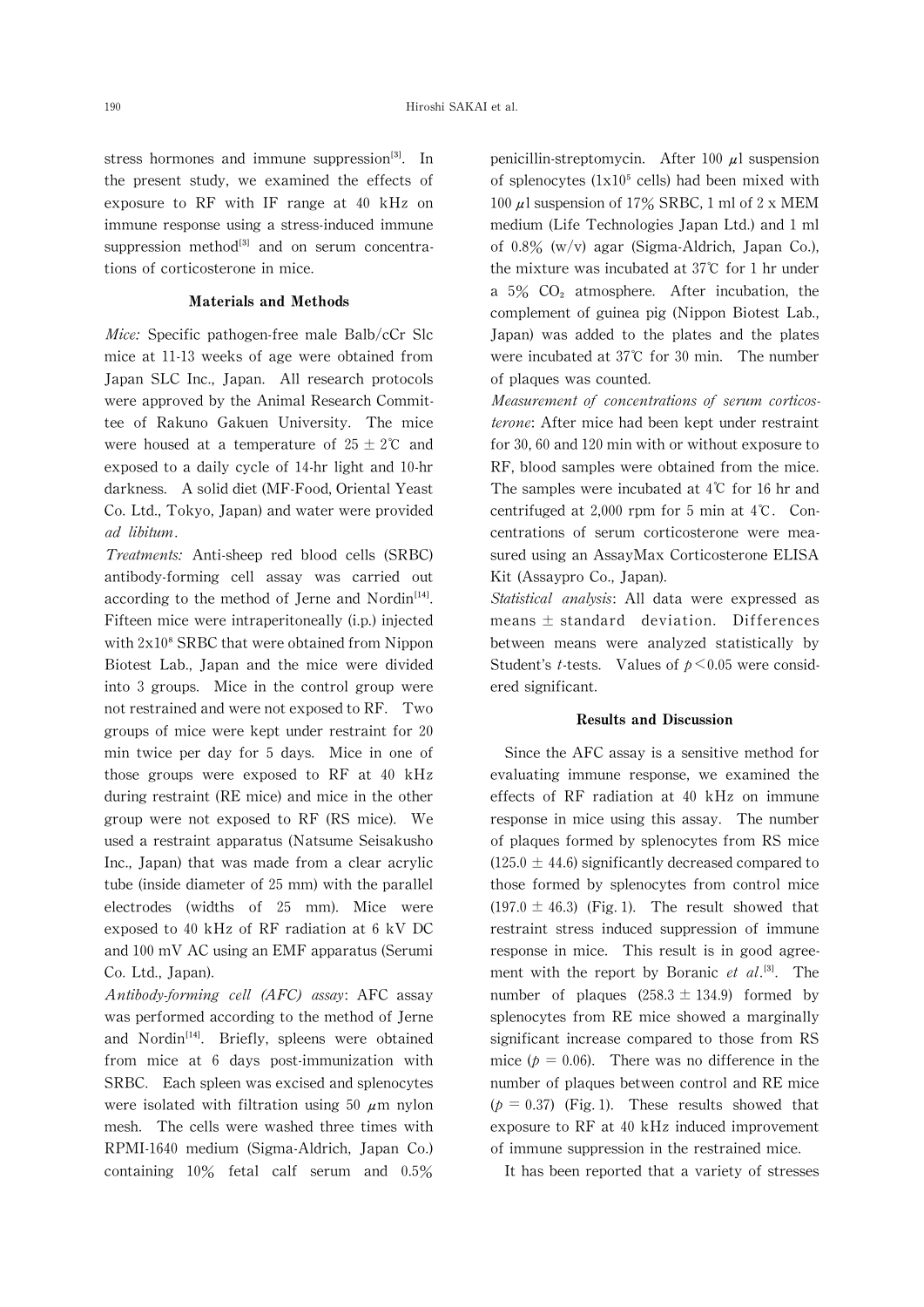

Fig. 1 Effects of RF radiation on number of plaques in AFC assay.

Numbers of plaques were counted using splenocytes from control,RS and RE mice. Each bar represents the average of five mice with standard deviation. \*represents significant difference at  $p < 0.05$  when compared with control.

including restraint stress result in a significant increase in stress hormone<sup>[3]</sup>. The concentration of corticosterone in serum of RS mice (32.0  $\pm$  7.4 ng/ml) was significantly increased compared to that in control mice  $(3.8 \pm 3.3 \text{ ng/ml})$  ( $p \le 0.001$ ) at 30 min post-restraint (Fig. 2). The concentration increased in a restrained time-dependent manner  $(48.2 \pm 3.5 \text{ ng/ml at } 60 \text{ min and } 54.0 \pm 19.0 \text{ ng/ml}$ at 120min). These results showed that restraint induced an increase in stress hormone (corticosterone) in serum of mice. The concentrations of corticosterone in serum of RE mice significantly increased compared to those of control mice (Fig. 2). The concentrations were  $40.3 \pm 7.4$ , 44.5  $\pm$  8.6 and 56.1  $\pm$  6.8 ng/ml at 30, 60 and 120 min of restraint time, respectively. There were no significant differences in concentrations of serum corticosterone between RS and RE mice (Fig.2). These results showed that exposure to RF at 40 kHz did not affect the concentrations of serum corticosterone induced by restraint stress in mice.

Cook and Persinger $^{[6]}$  suggested that the effect of RF on immune response was dependent on frequency. House et al.<sup>[13]</sup> reported that T cell function increased after exposure of mice to ELF. Although exposure of rodents to RF in a range of ELF could affect the immune response, effects of  $RF$  radiation in a range of IF on immune response are unknown. The present study showed that



Fig.2 Effects of RF radiation on concentrations of serum corticosterone.

exposure to RF at 40 kHz induced improvement of immune suppression in restrained mice. It has been reported that exposure of rats to RF radiation at 20 Hz normalized the stress-induced elevation of stress hormones<sup>[7]</sup>. However, RF radiation of rats at 60 Hz did not change the concentrations of serum corticosterone<sup>[20,22]</sup>. Thus, the effects of RF radiation on concentrations of serum corticosterone might be dependent on the frequencies of RF. In the present study, no significant differences were found in concentrations of serum corticosterone between RS and RE mice. Therefore, the improvement of immune suppression by RF radiation at 40 kHz in restrained mice seemed not to be directly associated with changes in concentrations of serum corticosterone.

The present study is the first study showing that RF radiation in the range of IF affected immune response in mice, although the mechanisms by which RF radiation interacts with the immune system of mice remain unknown.

# ACKNOWLEDGEMENTS

We thank the Management of Serumi Hospital for financial support. We acknowledge Assistant Professor Mori of Doshisha University for scientific advice.

Concentrations of corticosterone were measured in serum of mice that were kept under restraint from 30 to 120 min with  $(\blacksquare)$ or without  $(\blacklozenge)$  exposure to RF at 40 kHz. Each point represents the average of 3 to 4 mice with standard deviation. \*represents significant difference at  $p \leq 0.05$  when compared with control.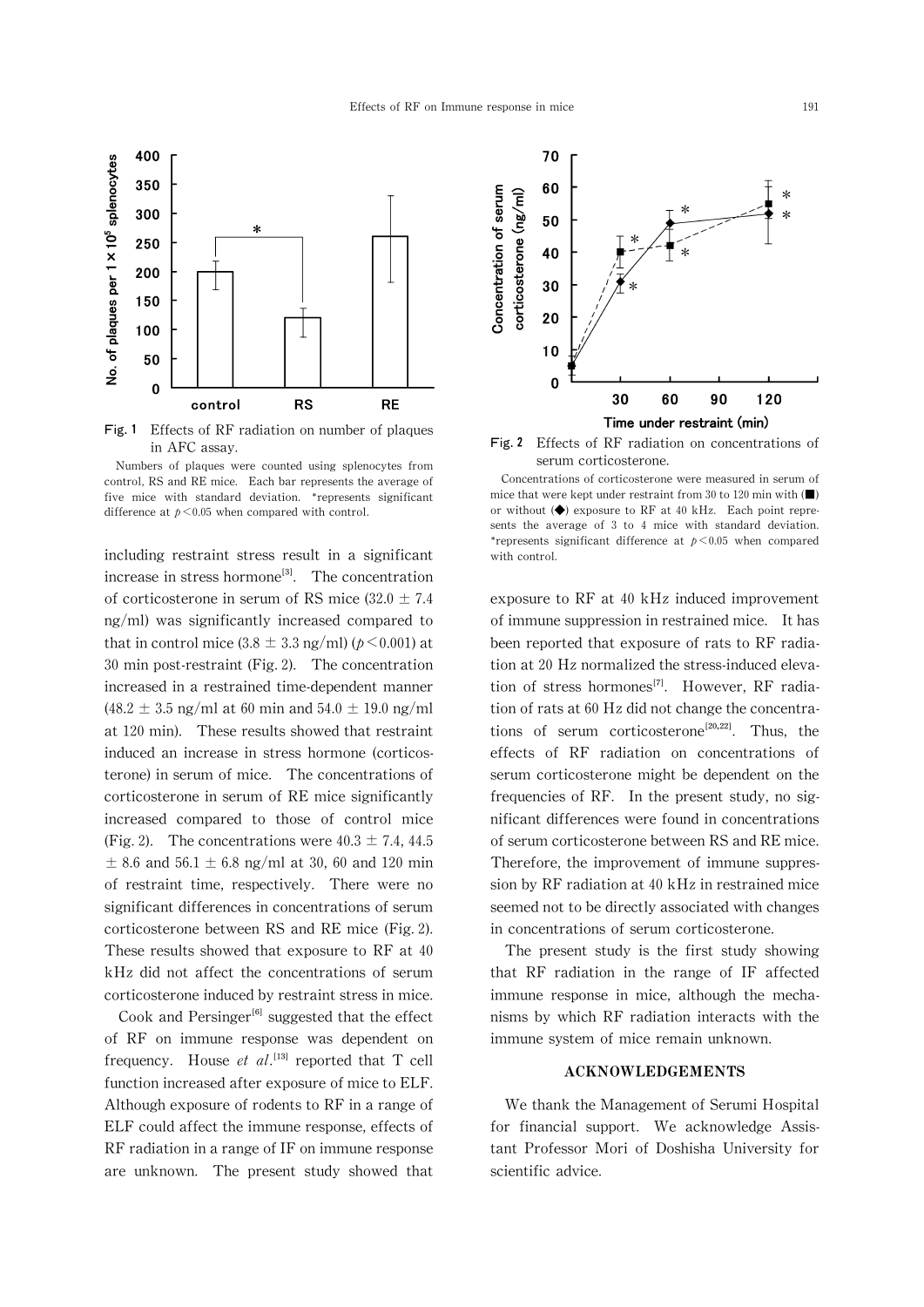### **REFFERENCES**

- 1. Adair, E. R. and Black, D. R. 2003. Thermoregulatory responses to RF energy absorption. Bioelectromagnetics Suppl. 6: S17-S38.
- 2. Berman, R. M., Cappiello, A., Anand, A., Oren, D. A., Heninger, G. R., Chaney, D. S. and Krystal, J. H. 2000. A randomized clinical trial of repetitive transcranial magnetic stimulation in the treatment of major depression. Biol. Psychiatry 47:332-337.
- 3. Boranic, M., Pericic, D., Radacic, M., Poljak-Blazi, M., Sverko, V. and Miljenovic, G. 1982. Immunological and neuroendocrine responses of rats to prolonged or repeated stress. Biomed. Pharmacother. 36:23-28.
- 4. Bruyn, de L. and Jager, de L. 1994. Electric field exposure and evidence of stress in mice. Environ. Res.65:149-160.
- 5. But, I., Faganelj, M. and Sostaric, A. 2005. Functional magnetic stimulation for mixed urinary incontinence. *J. Urol.* 173: 1644-1646.
- 6. Cook, L. L. and Persinger, M. A. 2000. Suppression of experimental allergic encephalomyelitis is specific to the frequency and intensity of nocturnally applied, intermittent magnetic fields in rats. Neurosci. Lett. 292: 171-174.
- 7. Czéh, B., Welt, T., Fischer, A.K., Erhardt, A., Schmitt, W., Müller, M. B., Toschi, N., Fuchs, E. and Keck, M. E.. 2002. Chronic psychosocial stress and concomitant repetitive transcranial magnetic stimulation: effects on stress hormone levels and adult hippocampal neurogenesis. Biol. Psychiaty. 52: 1057-1065.
- 8. Foster, K. R. and Glaser, R. 2007. Thermal mechanisms of interaction of radiofrequency energy with biological systems with relevance to exposure guidelines. Health Phys. 92: 609-620.
- 9. Fleischmann, A., Prolov, K., Abarbanel, J. and Belmaker, R. H. 1995. The effects of transcranial magnetic stimulation of rat brain on behavioral models of depression. Brain Res. 699:130-132.
- 10. Frederiks, D. C., Nepola, J. V., Baker, J. T.,

Abbott, J. and Simon, B. 2000. Effects of pulsed electromagnetic field on bone healing in a rabbit tibial osteotomy model. J. Othop. Trauma. 14:93-100.

- 11. George, M. S., Lisanby, S. H. and Sackein, H. A. 1999. Transcranial magnetic stimulation: Applications in neuropsychiatry. Arch. Gen. Psychitry 56:300-311.
- 12. Hoeppner, J., Padberg, F., Domes, G., Zinke, A., Herpertz, S. C., Grossheinrich, N. and Herwig, U. 2010. Influence of repetitive transcranial magnetic stimulation on psychomotor symptoms in major depression. Eur. Arch. Psychiatry Clin. Neurosci. 260: 197-202.
- 13. House, R. V., Ratajczak, H. V., Gauger, J. R., Johnson, T. R., Thomas, P. T. and McCormick, D. L. 1996. Immune function and host defense in rodents exposed to 60-Hz magnetic fields. Fundam. Appl. Toxicol. 34: 228-239.
- 14. Jerne, N. K. and Nordin, A. A. 1963. Plaque forming in agar by single antibody-producing cells. Science 140: 405.
- 15. Khedr, E. M., Farweez, H. M. and Islam, H. 2003. Therapeutic effect of repetitive transcranial magnetic stimulation on motor function in Parkinson's disease patients. Eur. J. Neurol. 10:567-572.
- 16. Kumar, V. S., Kumar, D. A., Kalaivani, K., Gangadharan, A. C., Raju, K. V., Thejomoorthy, P., Manohar, B. M. and Puvanakrishnan, R. 2005. Optimization of pulsed electromagnetic field therapy for management of arthritis in rats. Bioelectromagnetics 26:431-439.
- 17. Lappin, M. S., Lawrie, F. W., Richards, T. L. and Kramer, E. D. 2002. Effects of a pulsed electromagnetic therapy on multiple sclerosis fatigue and quality of life: a double-blind, placebo-controlled trial. Altern. Ther. Health Med. 9: 38-48.
- 18. Litvak, E., Foster, K. R. and Repacholi, M. H. 2002. Health and safety implications of exposure to electromagnetic fields in the frequency range 300 Hz to 10 MHz. Bioelectromagnetics 23:68-82.
- 19. Marino, A. A., Berger, T. J., Austin, B. P., Becker, R.O. and Hart, F. X. 1976. Evaluation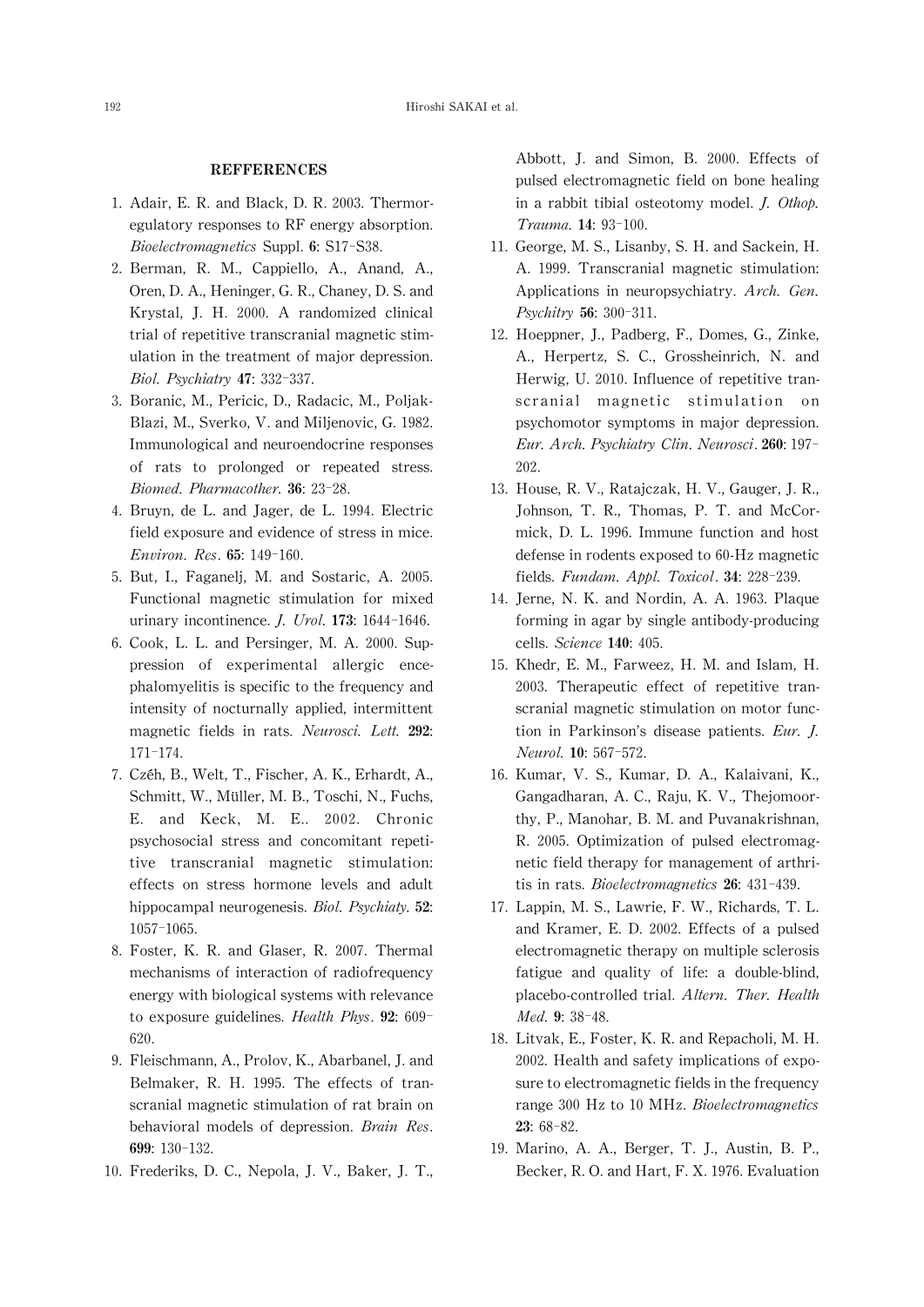of electrochemical information transfer system. I. Effects of electric fields. J. Elecreochem. Soc. 123: 1199-1200.

- 20. Marino, A. A., Wolcott, R. M., Chervenak, R., Jourd'heuil, F., Nilsen, E. F. and Pruett, S. B. 2001. Coincident nonlinear changes in the endocrine and immune systems due to lowfrequency magnetic fields. Neuroimmunomodulation 9: 65-77.
- 21. Poulet, E., Brunelin, J., Bediou, B., Bation, R., Forgeard, L., Dalery, J., d'Amato, T. and Saoud, M. 2005. Slow transcranial magnetic stimulation can rapidly reduce resistant auditory hallucinations in schizophrenia. Biol. Psychiatry 57:188-191.
- 22. Quinlan, W. J., Petrondas, D., Lebda, N., Pettit, S. and Michaelson, S. M. 1985. Neuroendocrine parameters in the rat exposed to 60-Hz electric fields. Bioelectromagnetics 6: 381-389.
- 23. Sakai, H., Horiguchi, N., Endoh, D., Nakayama, K. and Hayashi, M. 2011. Radiofrequency radiation at 40 kHz induces hepatic injury in Long-Evans Cinnamon (LEC) rats, an animal model for human Wilson disease. J. Vet. Med. Sci.73:299-304.
- 24. Toschi, N., Welt, T., Guerrisi, M. and Keck, M. E. 2009. Transcranial magnetic stimulation in heterogeneous brain tissue: clinical impact on focality, reproducibility and true sham stimulation. J. Psychiatr. Res. 43: 255- 264.
- 25. Zyss, T., Gorka, Z., Kowalska, M. and Vetulani, J. 1997. Preliminary comparison of behavioral and biochemical effects of chronic transcranial magnetic stimulation and electroconvulsive shock in the rat. Biol. Psychiatry 42: 920-924.

## Abstract

In the present study, we examined the effects of exposure to radiofrequency (RF) with intermediate frequency (IF) range at 40 kHz on immune response using a stress-induced immune suppression method and on concentrations of serum corticosterone in mice. We used antibody-forming cell (AFC) assay to evaluate the effects of RF radiation at 40 kHz on immune response in mice. The number of plaques formed by splenocytes from RS mice that were restrained and were not exposed to RF significantly decreased compared to those formed by splenocytes from control mice that were not restrained and were not exposed to RF. Thus, restraint stress induced suppression of immune response in mice. The number of plaques formed by splenocytes from RE mice that were restrained and were exposed to RF at 40 kHz increased compared to those from by splenocytes from RS mice. There was no difference in number of plaques between control and RE mice. These results showed that exposure to RF at 40 kHz improved immune suppression in restrained mice.

It is well known that a variety of stresses including restraint stress result in a significant increase in stress hormones. Concentrations of corticosterone in serum of RS mice significantly increased in a restrained time-dependent manner compared to those of control mice. The concentrations of corticosterone in serum of RE mice also significantly increased in a restrained timedependent manner compared to those of control mice. There were no significant differences in concentrations of serum corticosterone between RS and RE mice. These results showed that exposure to RF at 40 kHz did not affect concentrations of serum corticosterone induced by restraint stress in mice. Therefore, the improvement of immune suppression in restrained mice by RF radiation seemed not to be directly associated with concentrations of serum corticosterone. This is the first report showing that RF radiation in a range of IF affected immune response in mice.

# 和 文 要 約

本研究では中間波領域である 40 kHz ラジオ波 (RF) のマウスにおけるストレスによる免疫抑制法を使用した 免疫反応と血清コルチコステロン濃度に対する影響を検討した。抗体形成細胞(AFC)アッセイは免疫反応を評 価する感度の高い方法であるので、私共はマウスの免疫反応に対する 40 kHz RF の効果を検討するために AFC